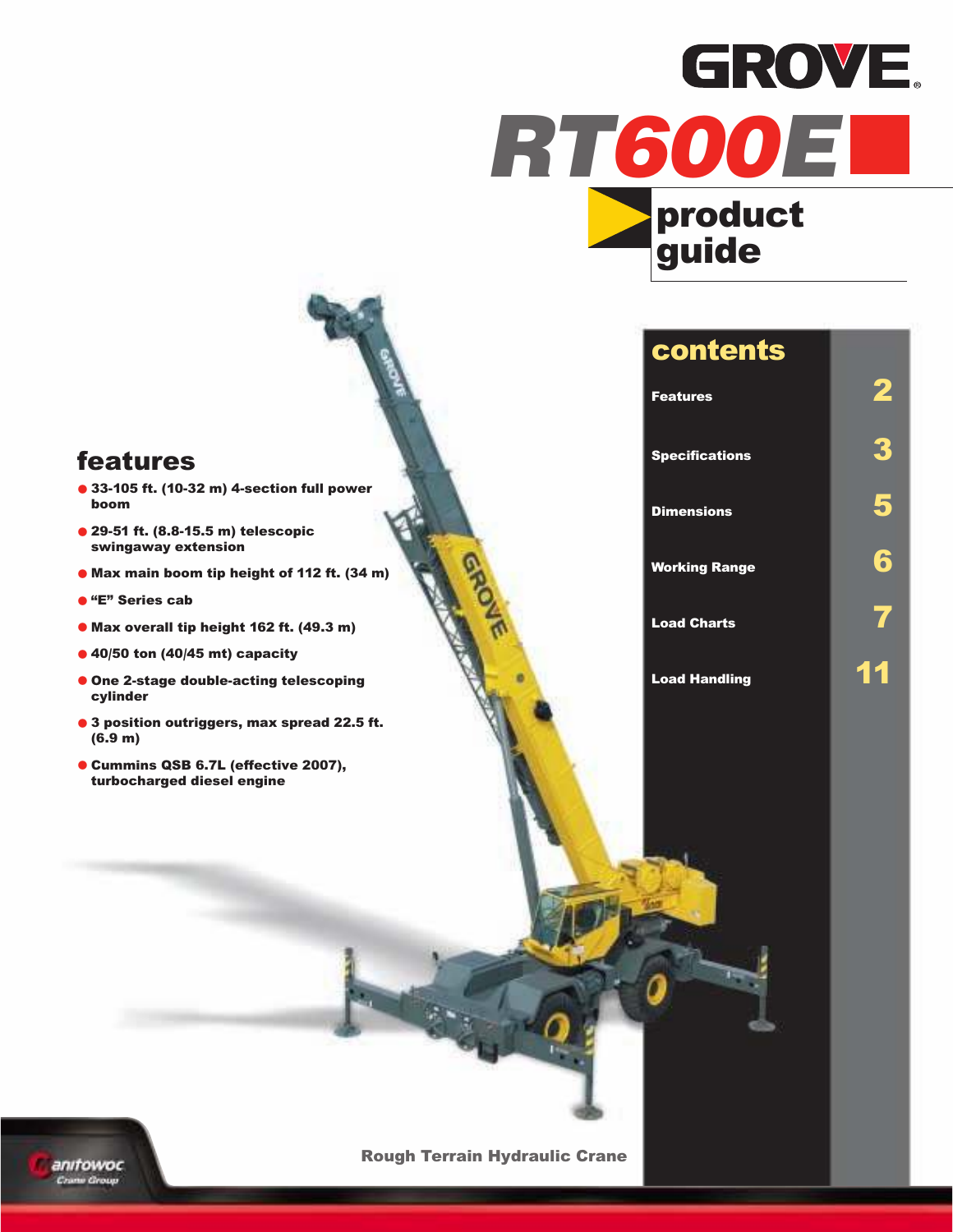### features



The superstructure features a full power four section boom with a four plate rectangular design that can reach to a max tip height of 112 ft. The sequence synchronized extension feature telescopes boom sections at the touch of the hand from an easy to use single lever joystick controller.







Features common to the Grove "E" Series cab include:

• hot water heater/defroster

• single axis joystick controllers

• sliding skylight and adjustable sunscreen

• engine instrumentation

• full accoustical lining

The PAT iFlex 5 graphic display LMI includes a work area definition system which allows the operator to define a preferred working area.

Large open stowage compartment for tools and rigging accessories.





A telescopic swingaway lattice extension easily stows on the side of the base boom for easy transport. With a range of 29-51 ft. the max tip height reaches 162 ft. with a capacity of 6,000 lbs. An optional fixed lattice is also available, reaching a max height of 141 ft.

Optional full length aluminum decking is also available.



The RT600E uses a 12,250 lbs. pinned-on counterweight. Cable power is provided through model HP30A grooved drum hoists with 16,800 lbs. permissible line pull. Max line speed is 588 fpm. Both the main and optional auxiliary hoists have cable capacity up to 694 ft.

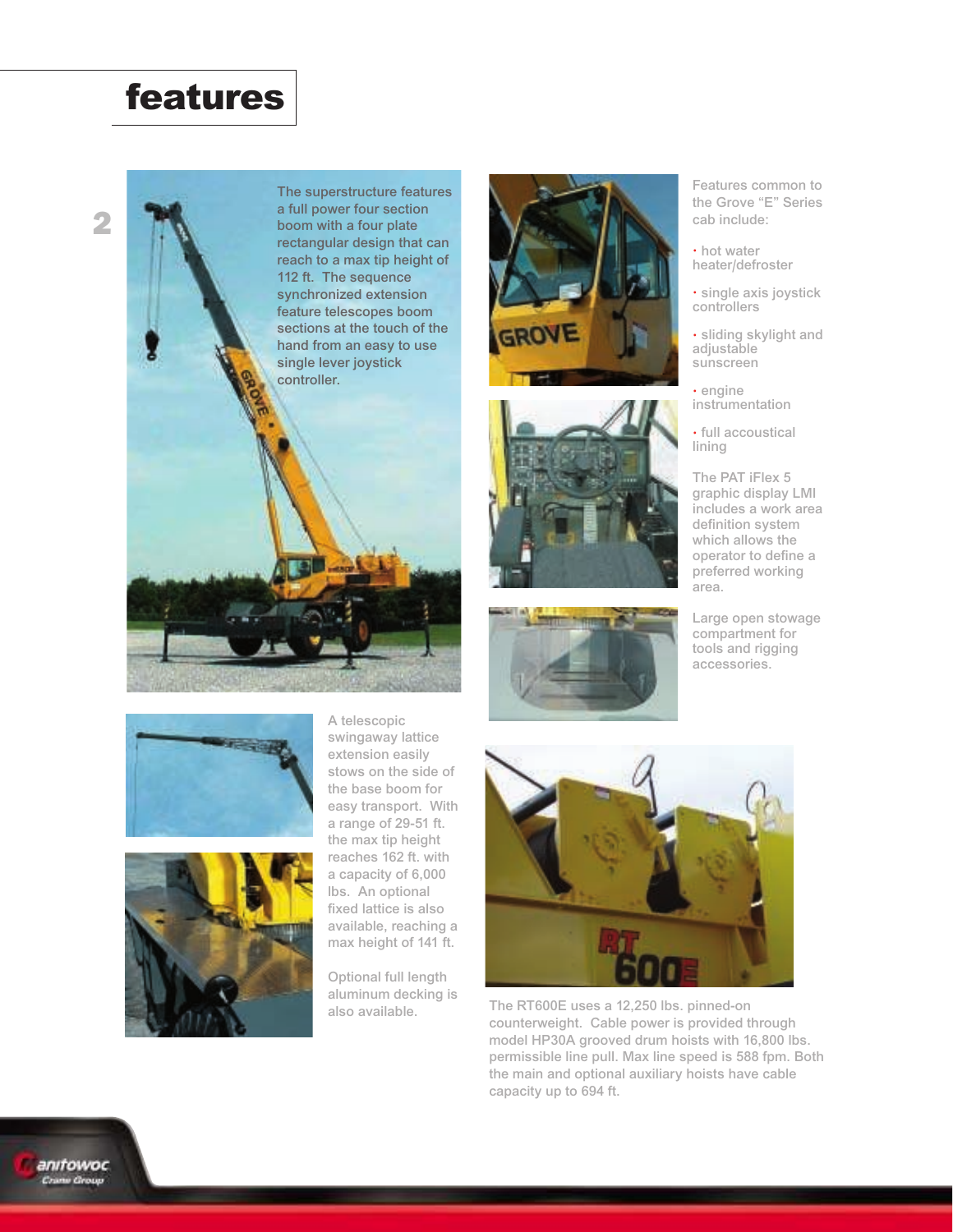### specifications

3

#### Superstructure

#### Boom **Boom**

33 ft. - 105 ft. (10.1 m - 32 m) four-section, full-power synchronized boom. Maximum tip height: 112 ft. (34.1 m).

#### \*Optional Fixed Swingaway Extension

29 ft. (8.8 m) offsettable lattice swingaway extension. Offsettable at 0°, 25° and 45°. Stows alongside base boom section. Maximum tip height: 141.5 ft. (43.1 m).



#### .. \*Optional Telescopic Swingaway Extension

29 ft. - 51 ft. (8.8 m - 15.5 m) telescoping lattice swingaway extension. Offsettable at 0°, 25° and 45°. Stows alongside base boom section. Maximum tip height: 162 ft. (49.3 m).

### Boom Nose **B**

Three nylatron sheaves mounted on heavy-duty tapered roller bearings with removable pin-type rope guards. Quick-reeve type boom nose.

\*Optional removable auxiliary boom nose with removable pin type rope guard.

#### Boom Elevation

One double-acting hydraulic cylinder with integral holding valve provides elevation from -2° to 78°.

#### Load Moment & Anti-Two Block System

Standard "Graphic Display" load moment and anti-two block system with audio-visual warning and control lever lockout. These systems provide electronic display of boom angle, length, radius, tip height, relative load moment, maximum permissible load, load indication and warning of impending twoblock condition. The system defaults to 360° on rubber chart. The standard Work Area Definition System allows the operator to pre-select and define working areas. If the crane approaches the pre-set limits, audio-visual warnings aid the operator in avoiding job-site obstructions.



Full vision, all steel fabricated with acoustical lining and tinted safety glass throughout. Deluxe seat incorporates armrestmounted hydraulic single-axis controllers. Dash panel incorporates gauges for all engine functions. Other standard features include: hot water heater/defroster, cab circulating air fan, sliding side and rear windows, sliding skylight with electric wiper and sunscreen, electric windshield wash/wipe, fire extinguisher, seat belt and circuit breakers.



Planetary swing with foot-applied multi-disc brake. Spring applied, hydraulically-released swing brake and plunger-type, one position, mechanical house lock operated from cab. \*Optional 360° mechanical swing lock. Maximum speed: 2.5 RPM.



12,250 lbs. (5 556 kg) pinned to superstructure.

#### Hydraulic System

Three main gear pumps with combined capacity of 103 GPM (391 L/min), 135 GPM (511 L/min) with optional air conditioning. Maximum operating pressure: 3500 psi (26.2 MPa)

Return line type filter with full flow by-pass protection and service indicator. Replaceable cartridge with micron filtration rating of 5/12/16. 134 gallon (509 L) reservoir. Hydraulic oil cooler. System pressure test ports. Manual hyd. pump disconnect.

#### Hoist Specifications Main and Auxiliary Hoist: Model HP30G

Planetary reduction with automatic spring applied multi-disc brake. Grooved drum. Electronic hoist drum rotation indicator and hoist drum cable followers. Maximum Single Line Pull: 18,180 lbs

(8 246 kg)

| Maximum Single Line Speed: | 588 FPM               |
|----------------------------|-----------------------|
|                            | $(179 \text{ m/min})$ |

Maximum Permissible Line Pull: 16,800 lbs. (7 620 kg) w/standard 6 x 37 class rope 16,800 lbs. (7 620 kg) w/optional 35 x 7 class rope

| Rope Diameter:          | 3/4 in. (19 mm)                                           |
|-------------------------|-----------------------------------------------------------|
| Rope Length:            | 450 ft. (137 m)                                           |
| Rope Type:<br>Optional: | 6 x 37 Class EIPS IWRC<br>35 x 7 class rotation resistant |
| Maximum Rope Stowage:   | 694 ft. (211 m)                                           |

RT600E

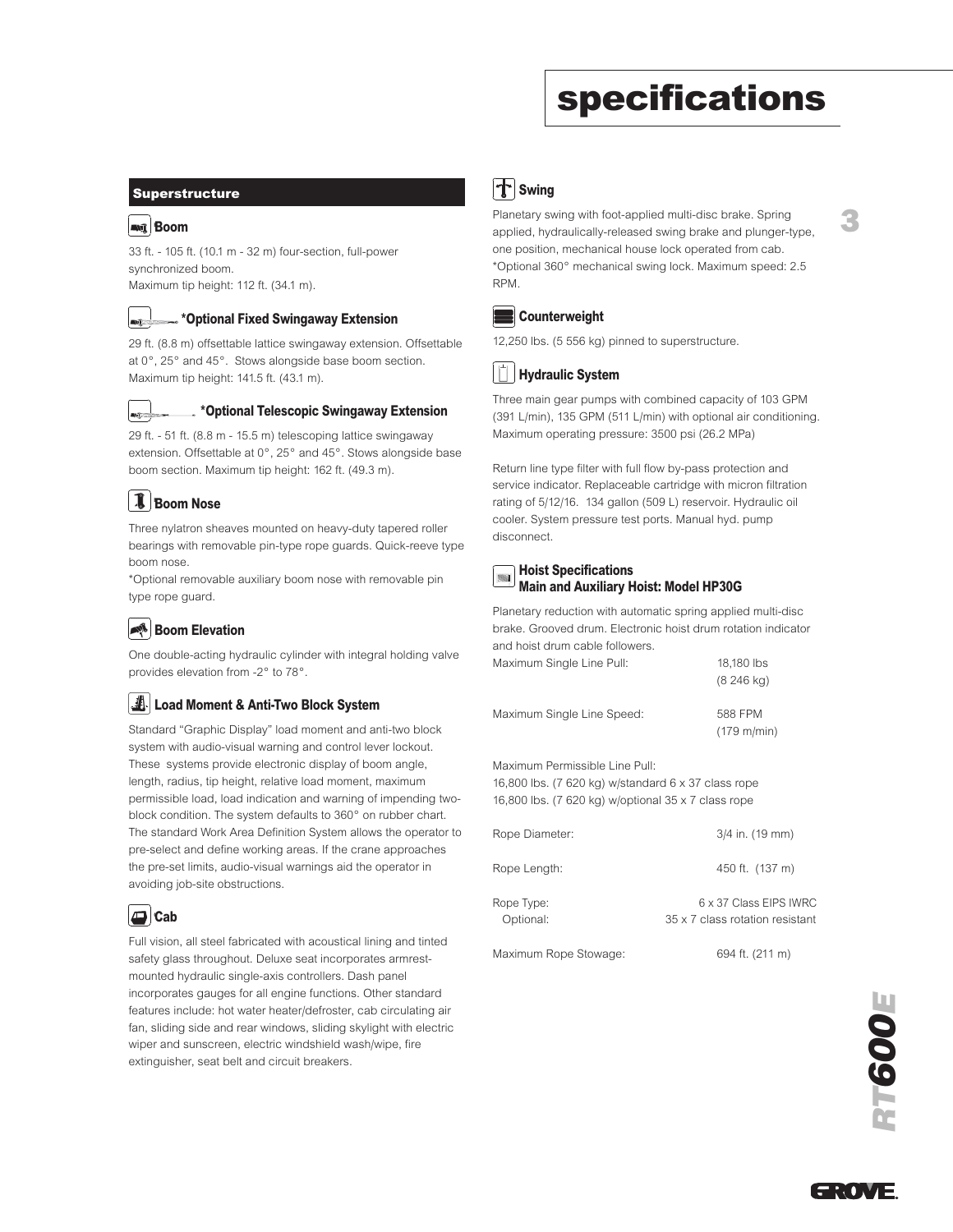### specifications

#### Carrier

4

#### **Chassis**

Box section frame fabricated from high-strength, low alloy steel. Integral outrigger housings and front/rear towing and tie down lugs.

#### 는데 Outrigger System **O**

Four hydraulic telescoping single-stage double box beam outriggers with inverted jacks and integral holding valves. Three position setting. All steel fabricated, quick-release type round outrigger floats, 24 in. (610 mm) diameter. Maximum outrigger pad load: 69,100 lbs. (31 344 kg).

#### Outrigger Controls

Controls and crane level indicator located in cab.

#### Engine (Tier III) (Effective 2007) **Engine**

Cummins QSB 6.7L diesel, six cylinders, turbocharged, 173 bhp (129 kW) (Gross) @ 2,500 rpm. Maximum torque: 364 ft. lbs. (494 Nm) @ 1,500 RPM.

#### Fuel Tank Capacity

58 gallons (220 L)

#### $|O|$ Transmission

Full powershift with 6 forward and 3 reverse speeds. Front axle disconnect for 4 x 2 travel.

#### Electrical System **E**

Two 12-volt maintenance free batteries. 12-volt starting and lighting, circuit breakers, battery disconnect switch.

#### Drive **Drive**

4 x 4

#### **T** Steering

Fully independent power steering: Front: Full hydraulic, steering wheel controlled. Rear: Full hydraulic, switch controlled. Provides infinite variations of 4 main steering modes: front only, rear only, crab and coordinated. "Rear steer centered" indicating light. 4 wheel turning radius - 21 ft. (6.4 m)



Front: Drive/steer with differential and planetary reduction hubs rigid-mounted to frame. Rear: Drive/steer with differential and planetary reduction hubs pivot-mounted to frame.

Automatic full hydraulic lockouts on rear axle permit oscillation only with boom centered over the front.

### **O** Brakes

Full hydraulic split circuit disc-type brakes operating on all wheels. Spring-applied, hydraulically released transmissionmounted parking brake.



```
*23.5 x 25 - 20PR bias earthmover type.
```
#### ED. Lights **Lights**

Full lighting package including turn indicators, head, tail, brake and hazard warning lights.



24 MPH (39 km/h).

#### Gradeability (Theoretical)

78% (Based on 75,000 lbs. [34 020 kg] GVW) 23.5 x 25 tires, pumps engaged, 105 ft. (32 m) boom, and tele-swingaway.

#### Miscellaneous Standard Equipment

Full width steel fenders, dual rear view mirrors, hookblock tiedown, electronic back-up alarm, light package, front stowage well, tachometer, rear wheel position indicator, 36,000 BTU hot water heater, hoist mirrors, engine distress A/V warning system. Auxiliary hoist control valve arrangement (less hoist). Ether injection cold start aid (less canister) and immersion type engine block heater.

#### \*Optional Equipment

\*VALUE PACKAGE: includes 29-51 ft. (8.8-15.5 m) offsettable telescoping swingaway, 360° NYC style swing lock, and auxiliary hoist package.

\*AUXILIARY HOIST PACKAGE (includes Model HP30G auxiliary hoist with electronic hoist drum rotation indicator, hoist drum cable follower, 450 ft. (137m) of 3/4 in.(19mm) 35 X 7 class wire rope, auxiliary single sheave boom nose.)

\*AUXILIARY LIGHTING PACKAGE (includes cab mounted, 360° rotation spotlight, cab mounted amber flashing light, and dual base boom mounted floodlights.)

\*CONVENIENCE PACKAGE (includes in cab LMI light bar) \*Air Conditioning

\*Full-length aluminum decking

\*Pintle hook - rear

\*360 degree positive swing lock

\*Cab-controlled cross axle differential lock (front and rear)

\*PAT datalogger

\*Rubber mat for stowage trough

\*Mounting hardware for gooseneck/trailer attachment

\*Denotes optional equipment



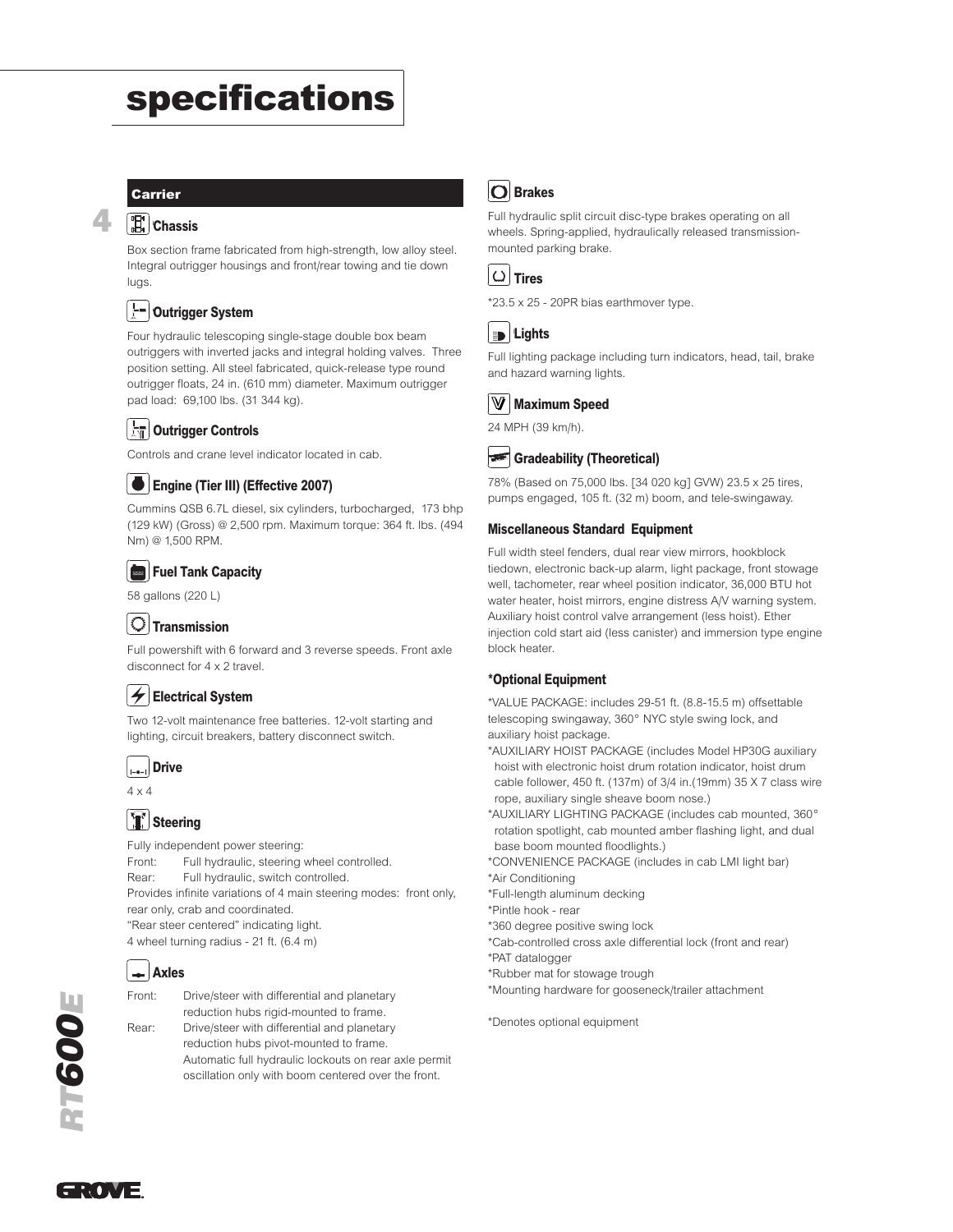### dimensions







#### **Weights**

|                                                                               | <b>GVW</b> |          |        | <b>Front</b> | Rear      |          |
|-------------------------------------------------------------------------------|------------|----------|--------|--------------|-----------|----------|
|                                                                               | Ib.        | kg       | lb.    | kg           | Ib.       | kg       |
| <b>RT600E Basic Machine</b>                                                   | 71.691     | 32,519   | 32,934 | 14,939       | 38,757    | 17,580   |
| <b>ADD:</b> 29 - 51 ft. tele swingaway                                        | 2,109      | 957      | 3,456  | 1.568        | $-1,347$  | $-611$   |
| <b>ADD:</b> 29 ft. swingaway                                                  | 1.493      | 677      | 2,506  | 1.137        | $-1,013$  | $-459$   |
| <b>ADD:</b> Auxiliary hoist cable                                             | 563        | 255      | $-213$ | -97          | 775       | 352      |
| <b>ADD:</b> Auxiliary boom nose                                               | 131        | 59       | 358    | 162          | $-227$    | $-103$   |
| <b>ADD:</b> 40 ton $(35 \text{ mt})$ 3 sheave<br>hookblock (stowed in trough) | 800        | 363      | 822    | 373          | $-22$     | $-10$    |
| <b>ADD:</b> 50 ton (45 mt) 3 sheave<br>hookblock (stowed in trough)           | 1,000      | 454      | 1,027  | 466          | $-27$     | $-12$    |
| <b>ADD</b> : 8.3 ton (7.5 mt) headache ball<br>(hanging from aux. nose)       | 370        | 168      | 643    | 292          | $-273$    | $-124$   |
| <b>Remove: Counterweight</b>                                                  | $-11.250$  | $-5.103$ | 4.570  | 2.073        | $-15.820$ | $-7.176$ |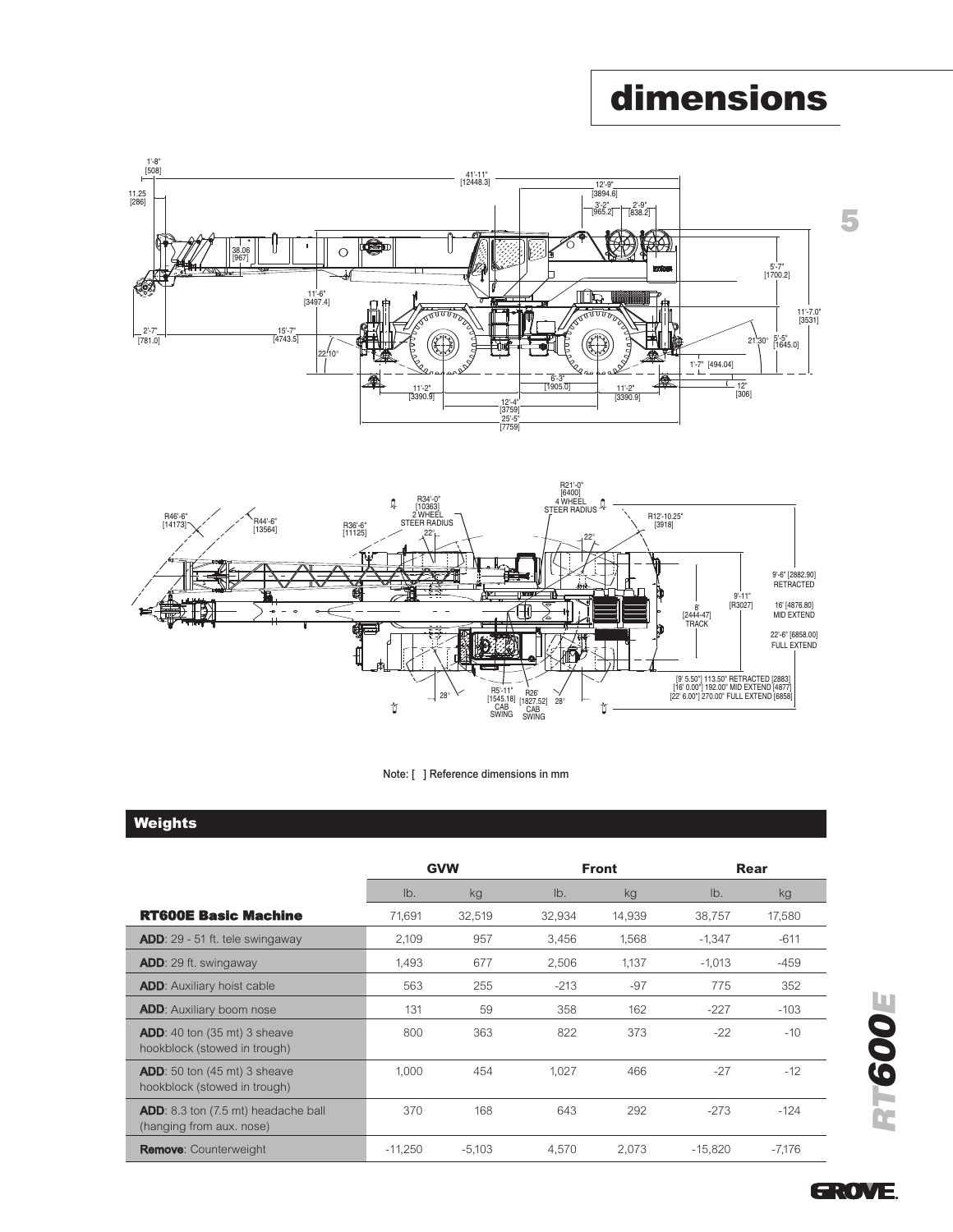### working range

#### Working range – 105 ft. Main Boom







8'-3" 8'-9"

Dimensions are for Largest Grove furnished Hook Block and Headache Ball, with Anti-Two Block Activated.

THIS CHART IS ONLY A GUIDE AND SHOULD NOT BE USED TO OPERATE THE CRANE. The individual crane's load chart, operating instructions and other instructional plates must be read and understood prior to operating the crane.

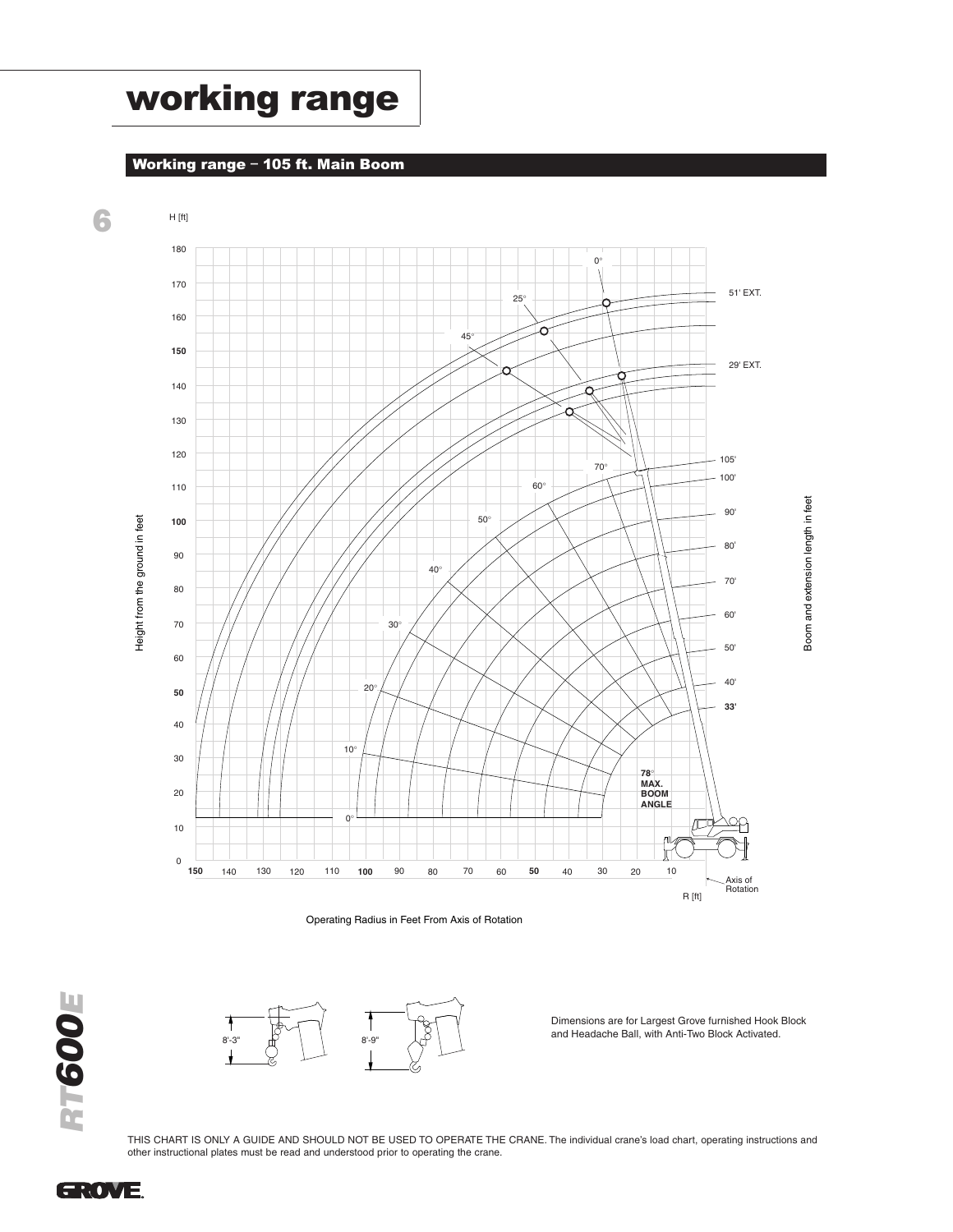## RT650E load chart

| 33-105 ft. | 12,250 lbs                                                                                                    | 100%<br>22' 6" spread |                  | Q<br>360         |                  |                  |                             |                             |                              |  |
|------------|---------------------------------------------------------------------------------------------------------------|-----------------------|------------------|------------------|------------------|------------------|-----------------------------|-----------------------------|------------------------------|--|
| ч<br>Θ     |                                                                                                               |                       |                  |                  | Pounds           |                  |                             |                             |                              |  |
| Feet       | 33                                                                                                            | 40                    | 50               | 60               | 70               | 80               | 90                          | 100                         | 105                          |  |
| 10         | 100,000<br>(69.5)                                                                                             | 80,550<br>(73.5)      | 67,250<br>(77)   |                  |                  |                  |                             |                             |                              |  |
| 12         | 87,100<br>(65.5)                                                                                              | 79,150<br>(70.5)      | 64,200<br>(75)   | *56,100<br>(78)  |                  |                  |                             |                             |                              |  |
| 15         | 69,050<br>(59.5)                                                                                              | 69,550<br>(65.5)      | 59,950<br>(71)   | 51,800<br>(75)   | 45,200<br>(77.5) |                  |                             |                             |                              |  |
| 20         | 50,500<br>(47.5)                                                                                              | 50,950<br>(57)        | 51,400<br>(64.5) | 44,500<br>(69.5) | 38,550<br>(73)   | 34,450<br>(75.5) | *31,400<br>(78)             |                             |                              |  |
| 25         | 38,300<br>(32)                                                                                                | 38,850<br>(47)        | 39,350<br>(58)   | 39,650<br>(64.5) | 37,100<br>(68.5) | 29,850<br>(72)   | 27,250<br>(74.5)            | 21,000<br>(76.5)            | 18,350<br>(77.5)             |  |
| 30         |                                                                                                               | 30,700<br>(34.5)      | 31,200<br>(50.5) | 31,500<br>(58.5) | 31,700<br>(64)   | 26,350<br>(68)   | 24,100<br>(71)              | 21,000<br>(73.5)            | 18,350<br>(74.5)             |  |
| 35         |                                                                                                               |                       | 25,450<br>(41.5) | 25,750<br>(52.5) | 26,000<br>(59)   | 23,650<br>(64)   | 21,500<br>(67.5)            | 19,150<br>(70)              | 18,350<br>(71.5)             |  |
| 40         | See<br>Note 16                                                                                                |                       | 20,850<br>(30.5) | 21,200<br>(46)   | 21,600<br>(54)   | 21,350<br>(59.5) | 19,400<br>(64)              | 16,650<br>(67)              | 17,300<br>(68.5)             |  |
| 45         |                                                                                                               |                       |                  | 17,100<br>(38)   | 17,350<br>(48.5) | 17,300<br>(55)   | 17,300<br>(60)              | 14,650<br>(64)              | 15,750<br>(65.5)             |  |
| 50         |                                                                                                               |                       |                  | 13,950<br>(28)   | 14,150<br>(42.5) | 14,200<br>(50.5) | 14,200<br>(56)              | 13,000<br>(60.5)            | 14,300<br>(62.5)             |  |
| 55         |                                                                                                               |                       |                  |                  | 11,700<br>(35)   | 11,750<br>(45.5) | 11,850<br>(52)              | 11,900<br>(57)              | 12,000<br>(59)               |  |
| 60         |                                                                                                               |                       |                  |                  | 9,730<br>(26)    | 9,870<br>(39.5)  | 9,980<br>(47.5)             | 10,100<br>(53.5)            | 10,150<br>(55.5)             |  |
| 65         |                                                                                                               |                       |                  |                  |                  | 8,300<br>(33)    | 8,440<br>(42.5)             | 8,600<br>(49.5)             | 8,680<br>(52)                |  |
| 70         |                                                                                                               |                       |                  |                  |                  | 6,960<br>(24.5)  | 7,170                       | 7,340<br>(45.5)             | 7,430<br>(48.5)              |  |
| 75         |                                                                                                               |                       |                  |                  |                  |                  | (37.5)<br>$6,080$<br>$(31)$ | 6,290                       | 6,390                        |  |
| 80         |                                                                                                               |                       |                  |                  |                  |                  | 5,130                       | (40.5)<br>5,380             | (44.5)<br>5,490              |  |
| 85         |                                                                                                               |                       |                  |                  |                  |                  | (23)                        | (35.5)<br>$4,580$<br>(29.5) | (40)<br>4,720                |  |
| 90         |                                                                                                               |                       |                  |                  |                  |                  |                             | 3,880                       | (35)<br>4,020                |  |
| 95         |                                                                                                               |                       |                  |                  |                  |                  |                             | (22)                        | (29)<br>3,400                |  |
|            | Minimum boom angle (0) for indicated length (no load)<br>Maximum boom length (ft.) at 0° boom angle (no load) |                       |                  |                  |                  |                  |                             |                             | (21.5)<br>$\mathbf 0$<br>105 |  |

NOTE: ( ) Boom angles are in degrees. #LMI operating code. Refer to LMI manual for operating instructions. \*This capacity is based on maximum boom angle.

|                                                                                     |                                                    | . .    |       |       |       |       |       |       |  |  |
|-------------------------------------------------------------------------------------|----------------------------------------------------|--------|-------|-------|-------|-------|-------|-------|--|--|
| Lifting Capacities at Zero Degree Boom Angle<br>On Outriggers Fully Extended - 360° |                                                    |        |       |       |       |       |       |       |  |  |
| Main Boom Length in Feet<br><b>Boom</b>                                             |                                                    |        |       |       |       |       |       |       |  |  |
| Angle                                                                               | 33                                                 | 40     | 50    | 60    |       | 80    | 90    | 100   |  |  |
| 0 <sup>o</sup>                                                                      | 16,250                                             | 12,500 | 8.780 | 6.290 | 4.510 | 3.160 | 2.110 | 1.260 |  |  |
|                                                                                     | (28.2)                                             | (35)   | (45)  | (55)  | (65)  | (75)  | (85)  | (95)  |  |  |
|                                                                                     | NOTE: () Reference radii in feet.<br>A6-829-100936 |        |       |       |       |       |       |       |  |  |

THIS CHART IS ONLY A GUIDE AND SHOULD NOT BE USED TO OPERATE THE CRANE. The individual crane's load chart, operating instructions and other instructional plates must be read and understood prior to operating the crane.

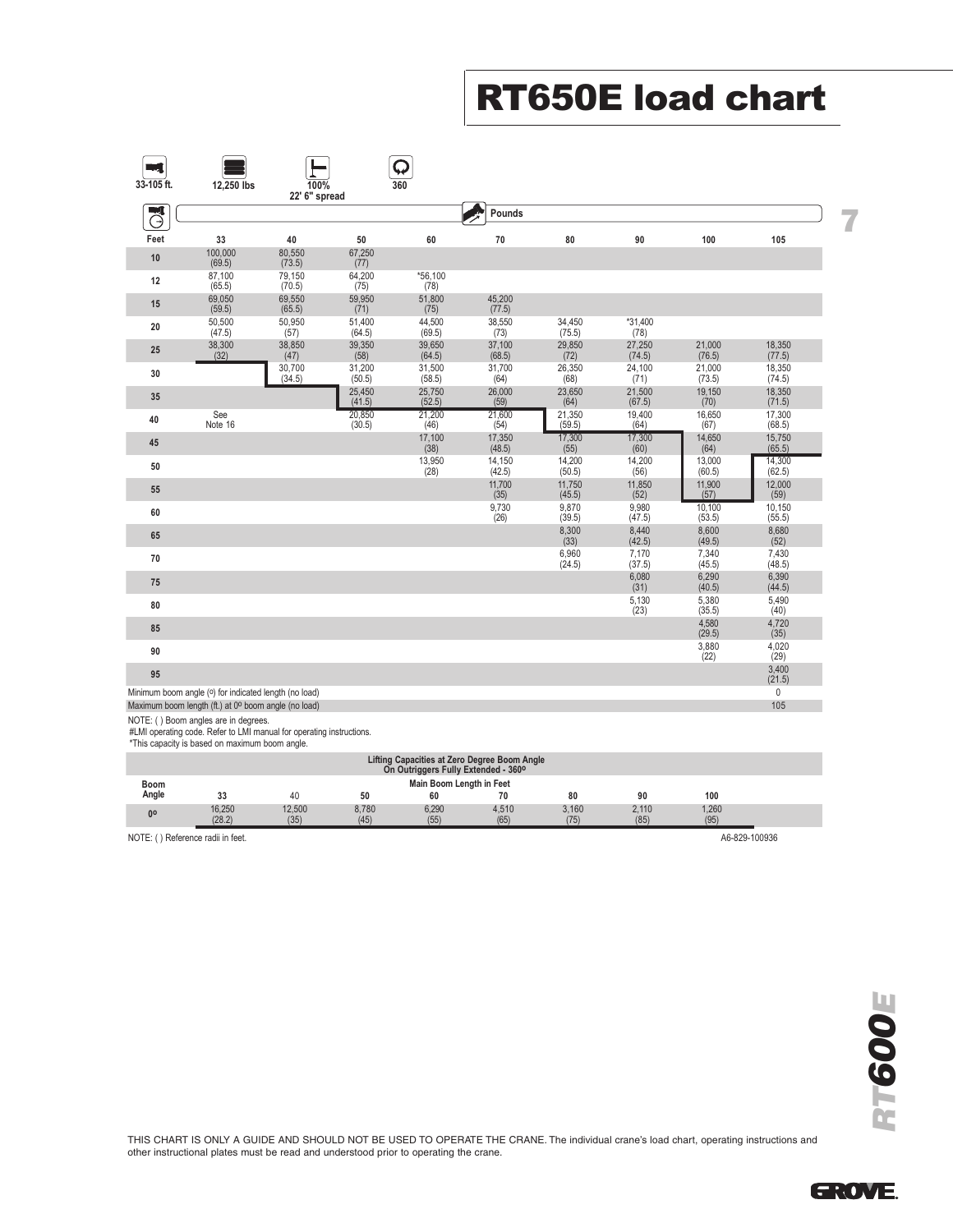# RT640E load chart

| 33-105 ft. | 12,250 lbs                                                                                                    | 100%<br>22' 6" spread |                  | 360                  |                  |                  |                   |                  |                    |
|------------|---------------------------------------------------------------------------------------------------------------|-----------------------|------------------|----------------------|------------------|------------------|-------------------|------------------|--------------------|
| $\vec{C}$  |                                                                                                               |                       |                  |                      | Pounds           |                  |                   |                  |                    |
| Feet       | 33                                                                                                            | 40                    | 50               | 60                   | 70               | 80               | 90                | 100              | 105                |
| 10         | 80,000<br>(69.5)                                                                                              | 73,500<br>(73.5)      | 67,200<br>(77)   |                      |                  |                  |                   |                  |                    |
| 12         | 77,750<br>(65.5)                                                                                              | 69,500<br>(70.5)      | 62,300<br>(75)   | $*56,100$<br>(78)    |                  |                  |                   |                  |                    |
| 15         | 69,050<br>(59.5)                                                                                              | 65,550<br>(65.5)      | 57,300<br>(71)   | 51,800<br>(75)       | 45,200<br>(77.5) |                  |                   |                  |                    |
| 20         | 50,500<br>(47.5)                                                                                              | 50,950<br>(57)        | 51,400<br>(64.5) | 44,500<br>(69.5)     | 38,550<br>(73)   | 34,450<br>(75.5) | $*31,400$<br>(78) |                  |                    |
| 25         | 38,300<br>(32)                                                                                                | 38,850<br>(47)        | $39,350$<br>(58) | 39,650<br>(64.5)     | 37,100<br>(68.5) | 29,850<br>(72)   | 27,250<br>(74.5)  | 21,000<br>(76.5) | 18,350<br>(77.5)   |
| 30         |                                                                                                               | 30,700<br>(34.5)      | 31,200<br>(50.5) | $31,500$<br>$(58.5)$ | 31,700<br>(64)   | 26,350<br>(68)   | 24,100<br>(71)    | 21,000<br>(73.5) | 18,350<br>(74.5)   |
| 35         |                                                                                                               |                       | 25,450<br>(41.5) | 25,750<br>(52.5)     | 26,000<br>(59)   | 23,650<br>(64)   | 21,500<br>(67.5)  | 19,150<br>(70)   | 18,350<br>(71.5)   |
| 40         | See<br>Note 16                                                                                                |                       | 20,850<br>(30.5) | 21,200<br>(46)       | 21,600<br>(54)   | 21,350<br>(59.5) | 19,400<br>(64)    | 16,650<br>(67)   | 17,300<br>(68.5)   |
| 45         |                                                                                                               |                       |                  | 17,100<br>(38)       | 17,350<br>(48.5) | 17,300<br>(55)   | 17,300<br>(60)    | 14,650<br>(64)   | $15,750$<br>(65.5) |
| $50\,$     |                                                                                                               |                       |                  | 13,950<br>(28)       | 14,150<br>(42.5) | 14,200<br>(50.5) | 14,200<br>(56)    | 13,000<br>(60.5) | 14,300<br>(62.5)   |
| 55         |                                                                                                               |                       |                  |                      | 11,700<br>(35)   | 11,750<br>(45.5) | 11,850<br>(52)    | 11,900<br>(57)   | 12,000<br>(59)     |
| 60         |                                                                                                               |                       |                  |                      | 9,730<br>(26)    | 9,870<br>(39.5)  | 9,980<br>(47.5)   | 10,100<br>(53.5) | 10,150<br>(55.5)   |
| 65         |                                                                                                               |                       |                  |                      |                  | 8,300<br>(33)    | 8,440<br>(42.5)   | 8,600<br>(49.5)  | 8,680<br>(52)      |
| 70         |                                                                                                               |                       |                  |                      |                  | 6,960<br>(24.5)  | 7,170<br>(37.5)   | 7,340<br>(45.5)  | 7,430<br>(48.5)    |
| 75         |                                                                                                               |                       |                  |                      |                  |                  | 6,080<br>(31)     | 6,290<br>(40.5)  | 6,390<br>(44.5)    |
| 80         |                                                                                                               |                       |                  |                      |                  |                  | 5,130<br>(23)     | 5,380<br>(35.5)  | 5,490<br>(40)      |
| 85         |                                                                                                               |                       |                  |                      |                  |                  |                   | 4,580<br>(29.5)  | 4,720<br>(35)      |
| 90         |                                                                                                               |                       |                  |                      |                  |                  |                   | 3,880<br>(22)    | 4,020<br>(29)      |
| 95         |                                                                                                               |                       |                  |                      |                  |                  |                   |                  | 3,400<br>(21.5)    |
|            | Minimum boom angle (0) for indicated length (no load)<br>Maximum boom length (ft.) at 0° boom angle (no load) |                       |                  |                      |                  |                  |                   |                  | $\mathbf 0$<br>105 |

NOTE: ( ) Boom angles are in degrees. #LMI operating code. Refer to LMI manual for operating instructions. \*This capacity is based on maximum boom angle.

| <b>Lifting Capacities at Zero Degree Boom Angle</b><br>On Outriggers Fully Extended - 360° |                                                     |                |               |               |               |               |               |               |     |
|--------------------------------------------------------------------------------------------|-----------------------------------------------------|----------------|---------------|---------------|---------------|---------------|---------------|---------------|-----|
| Main Boom Length in Feet<br><b>Boom</b>                                                    |                                                     |                |               |               |               |               |               |               |     |
| Angle                                                                                      | 33                                                  | 40             | 50            | 60            | 70            | 80            | 90            | 100           | 105 |
| <b>no</b>                                                                                  | 16,250<br>(28.2)                                    | 12,500<br>(35) | 8.780<br>(45) | 6.290<br>(55) | 4,510<br>(65) | 3,160<br>(75) | 2.110<br>(85) | 1.260<br>(95) |     |
|                                                                                            | NOTE: () Reference radii in feet.<br>A6-829-100832A |                |               |               |               |               |               |               |     |
|                                                                                            |                                                     |                |               |               |               |               |               |               |     |

THIS CHART IS ONLY A GUIDE AND SHOULD NOT BE USED TO OPERATE THE CRANE. The individual crane's load chart, operating instructions and other instructional plates must be read and understood prior to operating the crane.

**GROVE.**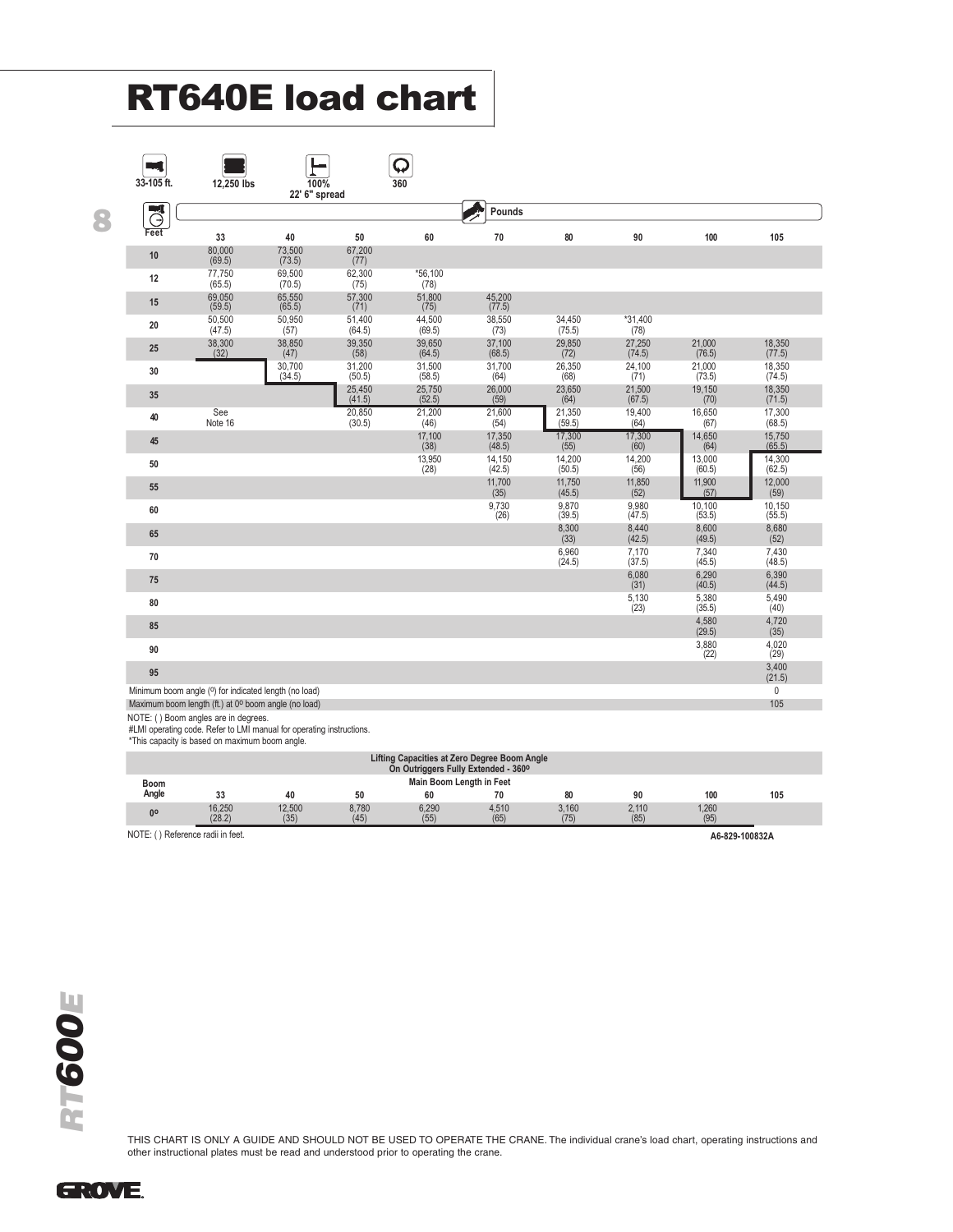# RT600E load charts

 $\circ$ 

Q

**33-105 ft. 12,250 lbs Stationary 360**

**THE** 



NOTE: ( ) Boom angles are in degrees. A6-829-100845A

#LMI operating code. Refer to LMI manual for instructions.

\*This capacity based on maximum boom angle.

\*\*29 ft. capacities are also applicable to fixed offsettable ext. However, the LMI codes will change to #0051, #0052 and #0053 for 0o, 25o and 45o offset, respectively

|      |                                      |                                                    |                          | Pounds           |                 |
|------|--------------------------------------|----------------------------------------------------|--------------------------|------------------|-----------------|
|      |                                      |                                                    | #9005                    |                  |                 |
|      |                                      |                                                    | Main Boom Length in Feet |                  |                 |
| Feet | 33                                   | 40                                                 | 50                       | 60               | 70              |
| 10   | 38.550<br>(69.5)                     | 38,550<br>(73.5)                                   |                          |                  |                 |
| 12   | 32.550<br>(65.5)                     | 32.550<br>(70.5)                                   | 32,550<br>(75)           |                  |                 |
| 15   | 23.700<br>(59.5)                     | 23,700<br>(65.5)                                   | 23,700<br>(71)           | 23,700<br>(75)   |                 |
| 20   | 14.450<br>(47.5)                     | 14,450<br>(57)                                     | 14,450<br>(64.5)         | 14,450<br>(69.5) | 14,450<br>(73)  |
| 25   | 9.640<br>(32)                        | 9,640<br>(47)                                      | 9.640<br>(58)            | 9.640<br>(64.5)  | 9,640<br>(68.5) |
| 30   |                                      | 6.840<br>(34.5)                                    | 6.840<br>(50.5)          | 6.840<br>(58.5)  | 6.840<br>(64)   |
| 35   |                                      |                                                    | 4.850<br>(41.5)          | 4.850<br>(52.5)  | 4.850<br>(59)   |
| 40   |                                      |                                                    | 3.450<br>(30.5)          | 3.450<br>(46)    | 3.450<br>(54)   |
| 45   |                                      |                                                    |                          | 2.410<br>(38)    | 2.410<br>(48.5) |
| 50   |                                      |                                                    |                          | 1.610<br>(28)    | 1.610<br>(42.5) |
|      |                                      | Min. boom angle (°) for indicated length (no load) |                          |                  | 30              |
|      |                                      | Max. boom length (ft.) at 0° boom angle (no load)  |                          |                  | 60              |
|      | NOTE: () Boom angles are in degrees. |                                                    |                          |                  |                 |

#LMI operating code. Refer to LMI manual for operating instructions.

| Lifting Capacities at Zero Degree Boom Angle<br>On Rubber - 360° |                          |               |               |                |  |  |  |  |
|------------------------------------------------------------------|--------------------------|---------------|---------------|----------------|--|--|--|--|
| <b>Boom</b><br>Angle                                             | Main Boom Length in Feet |               |               |                |  |  |  |  |
|                                                                  | 33                       | 40            | 50            |                |  |  |  |  |
| 00                                                               | 7.580<br>(28.2)          | 4.850<br>(35) | 2.410<br>(45) |                |  |  |  |  |
| NOTE: () Reference radii in feet.                                |                          |               |               | A6-829-100836B |  |  |  |  |

#### NOTES:

- 1. All capacities above the bold line are based on structural strength of boom extension.
- 2. 29 ft. and 51 ft. boom extension lengths may be used for single line lifting service. 3. Radii listed are for a fully extended boom with the boom extension erected. For main
- boom lengths less than fully extended, the rated loads are determined by boom angle. Use only the column which corresponds to the boom extension length and offset for which the machine is configured. For boom angles not shown, use the rating of the next lower boom angle.

WARNING: Operation of this machine with heavier loads than the capacities listed is strictly prohibited. Machine tipping with boom extension occurs rapidly and without advance warning.

- 4. Boom angle is the angle above or below horizontal of the longitudinal axis of the boom base section after lifting rated load.
- 5. Capacities listed are with outriggers fully extended and vertical jacks set.

THIS CHART IS ONLY A GUIDE AND SHOULD NOT BE USED TO OPERATE THE CRANE. The individual crane's load chart, operating instructions and other instructional plates must be read and understood prior to operating the crane.



9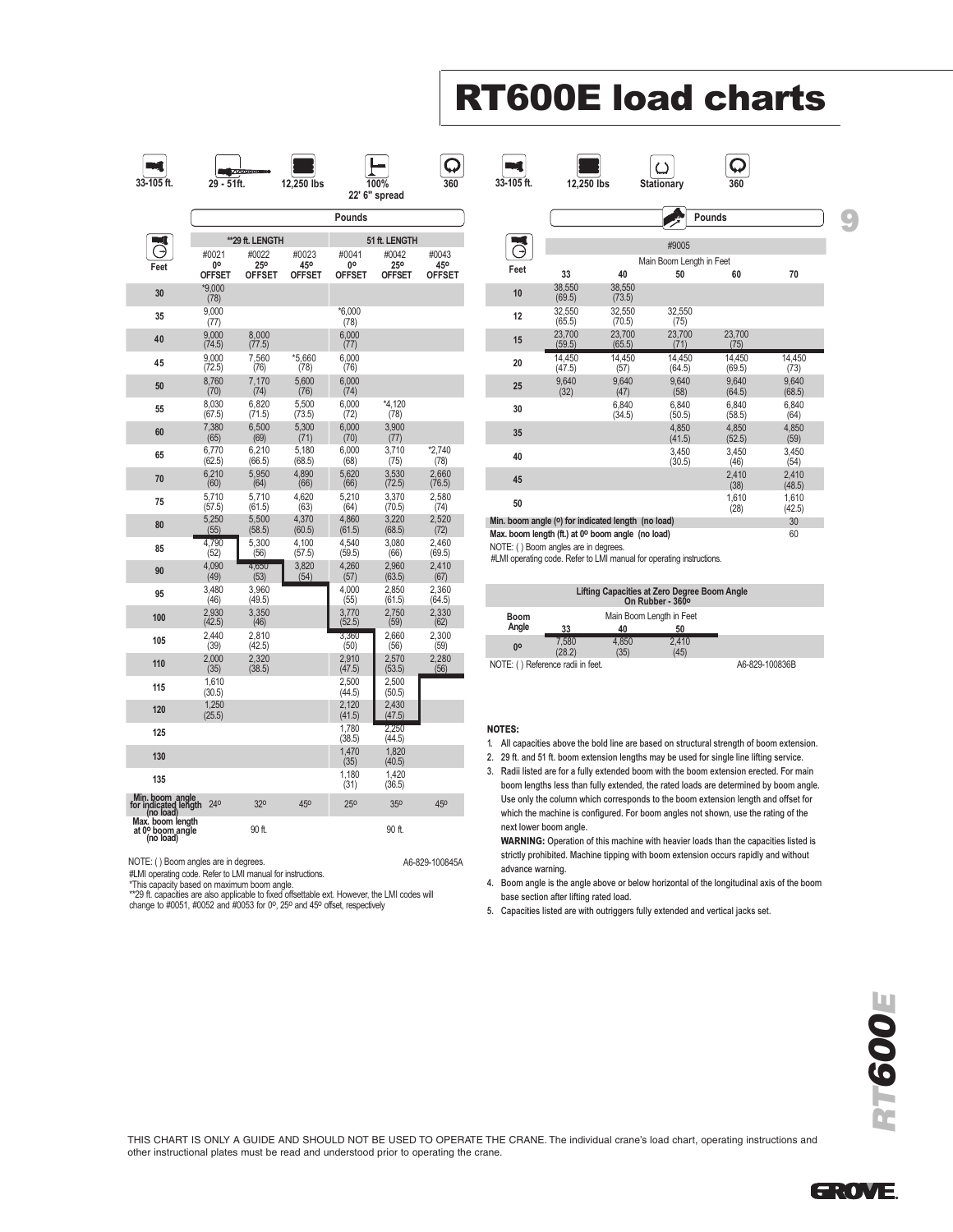# load charts



10

| 33-105 ft. | 12.250 lbs | <b>Stationary</b> | Defined arc over front |
|------------|------------|-------------------|------------------------|
|------------|------------|-------------------|------------------------|



 $\overline{\mathsf{Q}}$ 

|      |                  |                                                    |                                | Pounds           |                  |  |
|------|------------------|----------------------------------------------------|--------------------------------|------------------|------------------|--|
|      |                  |                                                    |                                |                  |                  |  |
|      |                  |                                                    | #9005                          |                  |                  |  |
| Feet | 33               | 40                                                 | Main Boom Length in Feet<br>50 | 60               | 70               |  |
| 10   | 46.600<br>(69.5) | 40.800<br>(73.5)                                   | 34.600<br>(77)                 |                  |                  |  |
| 12   | 40.800<br>(65.5) | 40.800<br>(70.5)                                   | 34.600<br>(75)                 |                  |                  |  |
| 15   | 34.000<br>(59.5) | 34.000<br>(65.5)                                   | 34.000<br>(71)                 | 26.650<br>(75)   | 21.500<br>(77.5) |  |
| 20   | 26.050<br>(47.5) | 26.050<br>(57)                                     | 26.050<br>(64.5)               | 26.050<br>(69.5) | 21.500<br>(73)   |  |
| 25   | 18,200<br>(32)   | 18.200<br>(47)                                     | 18.200<br>(58)                 | 18,200<br>(64.5) | 18.200<br>(68.5) |  |
| 30   |                  | 13.100<br>(34.5)                                   | 13.100<br>(50.5)               | 13.100<br>(58.5) | 13,100<br>(64)   |  |
| 35   |                  |                                                    | 10.050<br>(41.5)               | 10.050<br>(52.5) | 10.050<br>(59)   |  |
| 40   |                  |                                                    | 7.900<br>(30.5)                | 7.900<br>(46)    | 7.900<br>(54)    |  |
| 45   |                  |                                                    |                                | 6.290<br>(38)    | 6.290<br>(48.5)  |  |
| 50   |                  |                                                    |                                | 5.050<br>(28)    | 5.050<br>(42.5)  |  |
| 55   |                  |                                                    |                                |                  | 4.060<br>(35)    |  |
| 60   |                  |                                                    |                                |                  | 3,260<br>(26)    |  |
|      |                  | Min. boom angle (0) for indicated length (no load) |                                |                  | $\overline{0}$   |  |

| 33-105 ft. | 12.250 lbs       |                                                                 | r '<br>Pick & carry<br>up to 2.5 mph | <b>Boom centered</b><br>over front |                  |
|------------|------------------|-----------------------------------------------------------------|--------------------------------------|------------------------------------|------------------|
|            |                  |                                                                 |                                      | Pounds                             |                  |
|            |                  |                                                                 | #9006                                |                                    |                  |
|            |                  |                                                                 | Main Boom Length in Feet             |                                    |                  |
| Feet       | 33               | 40                                                              | 50                                   | 60                                 | 70               |
| 10         | 30,150<br>(69.5) | 30.150<br>(73.5)                                                | 17.850<br>(77)                       |                                    |                  |
| 12         | 30.150<br>(65.5) | 30.150<br>(70.5)                                                | 17,850<br>(75)                       |                                    |                  |
| 15         | 29.650<br>(59.5) | 29,650<br>(65.5)                                                | 17,850<br>(71)                       | 17,850<br>(75)                     | 14,750<br>(77.5) |
| 20         | 22,650<br>(47.5) | 22.650<br>(57)                                                  | 17.850<br>(64.5)                     | 17.850<br>(69.5)                   | 14.750<br>(73)   |
| 25         | 17,850<br>(32)   | 17,850<br>(47)                                                  | 17,850<br>(58)                       | 17.850<br>(64.5)                   | 14.750<br>(68.5) |
| 30         |                  | 13,100<br>(34.5)                                                | 13.100<br>(50.5)                     | 13,100<br>(58.5)                   | 13,100<br>(64)   |
| 35         |                  |                                                                 | 10,050<br>(41.5)                     | 10,050<br>(52.5)                   | 10,050<br>(59)   |
| 40         |                  |                                                                 | 7.340<br>(30.5)                      | 7.340<br>(46)                      | 7.340<br>(54)    |
| 45         |                  |                                                                 |                                      | 6.020<br>(38)                      | 6.020<br>(48.5)  |
| 50         |                  |                                                                 |                                      | 4.940<br>(28)                      | 4.940<br>(42.5)  |
| 55         |                  |                                                                 |                                      |                                    | 4.030<br>(35)    |
| 60         |                  |                                                                 |                                      |                                    | 3,260<br>(26)    |
|            |                  | Min. boom angle ( <sup>o</sup> ) for indicated length (no load) |                                      |                                    | $\overline{0}$   |

Max. boom length (ft.) at 0° boom angle (no load) 70

NOTE: ( ) Boom angles are in degrees. #LMI operating code. Refer to LMI manual for operating instructions.

| Lifting Capacities at Zero Degree Boom Angle<br>On Rubber - Pick & Carry |                  |                |                          |               |               |  |
|--------------------------------------------------------------------------|------------------|----------------|--------------------------|---------------|---------------|--|
| <b>Boom</b>                                                              |                  |                | Main Boom Length in Feet |               |               |  |
| Angle                                                                    | 33               | 40             | 50                       | 60            | 70            |  |
| 0 <sup>o</sup>                                                           | 14.550<br>(28.2) | 10.050<br>(35) | 6.020<br>(45)            | 4.030<br>(55) | 2.590<br>(65) |  |
| NOTE: () Reference radii in feet.<br>A6-829-100837B                      |                  |                |                          |               |               |  |

Max. boom length (ft.) at 0<sup>o</sup> boom angle (no load) example 30 70

NOTE: ( ) Boom angles are in degrees. #LMI operating code. Refer to LMI manual for operating instructions.

| Lifting Capacities at Zero Degree Boom Angle<br>On Rubber - Defined Arc Over Front |                  |                |               |               |               |
|------------------------------------------------------------------------------------|------------------|----------------|---------------|---------------|---------------|
| Main Boom Length in Feet<br><b>Boom</b>                                            |                  |                |               |               |               |
| Anale                                                                              | 33               | 40             | 50            | 60            | 70            |
| 0 <sup>o</sup>                                                                     | 14.550<br>(28.2) | 10.050<br>(35) | 6.290<br>(45) | 4.060<br>(55) | 2.590<br>(65) |
| A6-829-100835B<br>NOTE: () Reference radii in feet.                                |                  |                |               |               |               |

RT600E

THIS CHART IS ONLY A GUIDE AND SHOULD NOT BE USED TO OPERATE THE CRANE. The individual crane's load chart, operating instructions and other instructional plates must be read and understood prior to operating the crane.

GROVE.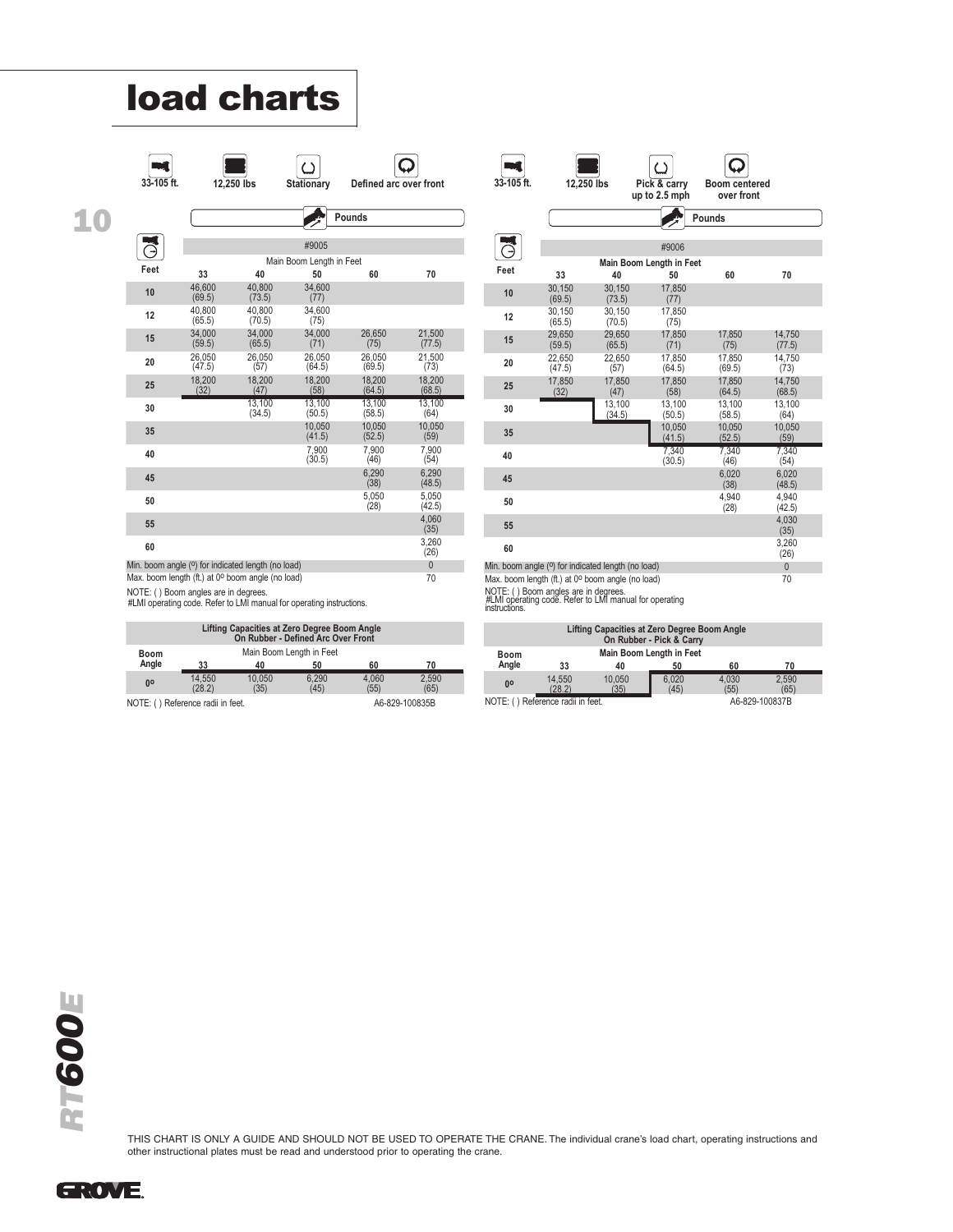#### Weight Reductions for Load Handling Devices

| 29 Ft. Offsettable Boom Extension  | <b>Pounds</b> |
|------------------------------------|---------------|
| *Frected $-$                       | 4.412         |
|                                    |               |
| 29 Ft. 51 ft. Tele. Boom Extension | <b>Pounds</b> |
| *Erected (Retracted) -             | 6.611         |

\*Reduction of main boom capacities

| <b>Auxiliary Boom Nose</b>           | <b>Pounds</b> |
|--------------------------------------|---------------|
|                                      | 137           |
| <b>Hookblocks and Headache Balls</b> | <b>Pounds</b> |
| 50 Ton, 4 Sheave                     | 1075          |
| 50 Ton, 3 Sheave                     | 1000          |
| 40 Ton, 3 Sheave                     | 800           |

8.3 Ton Headache Ball (non-swivel) 350<br>8.3 Ton Headache Ball (swivel)\* 370

8.3 Ton Headache Ball (swivel)\* +Refer to rating plate for actual weight.

When lifting over swingaway and/or jib combinations, deduct total weight of all load handling devices reeved over main boom nose directly from swingaway or jib capacity.

NOTE: All load handling devices and boom attachments are considered part of the load and suitable allowances MUST BE MADE for their combined weights. Weights are for Grove furnished equipment.

### load handling

11



| <b>Line Pulls and Reeving Information</b> |                                                                                         |                                         |                                       |  |  |
|-------------------------------------------|-----------------------------------------------------------------------------------------|-----------------------------------------|---------------------------------------|--|--|
| <b>Hoists</b>                             | <b>Cable Specs</b>                                                                      | <b>Permissible</b><br><b>Line Pulls</b> | <b>Nominal</b><br><b>Cable Length</b> |  |  |
| Main                                      | 3/4" (19 mm) 6x37 Class<br>EIPS, IWRC Special Flexible<br>Min. Breaking Str. 58,800 lb. | 16.800 lb.                              | 450 ft.                               |  |  |
|                                           | 3/4" (19 mm) Flex - X 35<br>in 8 Aux Dotation Penintango (non rotating) 16,900 lb       |                                         | $ABO +$                               |  |  |

Main & Aux. Rotation Resistance (non-rotating) 16,800 lb. 450 ft. Min. Breaking Strength 85,500 lb.

| <b>Hoist Performance</b> |                                                                  |                |                                    |              |  |  |  |
|--------------------------|------------------------------------------------------------------|----------------|------------------------------------|--------------|--|--|--|
| Wire<br>Rope<br>Layer    | <b>Hoist Line Pulls</b><br><b>Two Speed Hoist</b><br>High<br>Low |                | <b>Drum Rope</b><br>Capacity (ft.) |              |  |  |  |
|                          | Available lb.*                                                   | Available lb.* | Layer                              | <b>Total</b> |  |  |  |
| 1                        | 18.134                                                           | 9.067          | 78                                 | 78           |  |  |  |
| $\overline{2}$           | 16.668                                                           | 8.334          | 85                                 | 164          |  |  |  |
| 3                        | 15,420                                                           | 7.710          | 92                                 | 256          |  |  |  |
| 4                        | 14.347                                                           | 7.174          | 99                                 | 356          |  |  |  |
| 5                        | 13.413                                                           | 6.707          | 106                                | 462          |  |  |  |
| 6                        | 12.594                                                           | 6,297          | 113                                | 575          |  |  |  |
|                          |                                                                  |                |                                    |              |  |  |  |

\*Max. lifting capacity: 6x37 or 35x7 class = 16,800 lb.

#### Working Area Diagram



Bold lines determine the limiting position of any load for operation within working areas indicated.

THIS CHART IS ONLY A GUIDE AND SHOULD NOT BE USED TO OPERATE THE CRANE. The individual crane's load chart, operating instructions and other instructional plates must be read and understood prior to operating the crane.